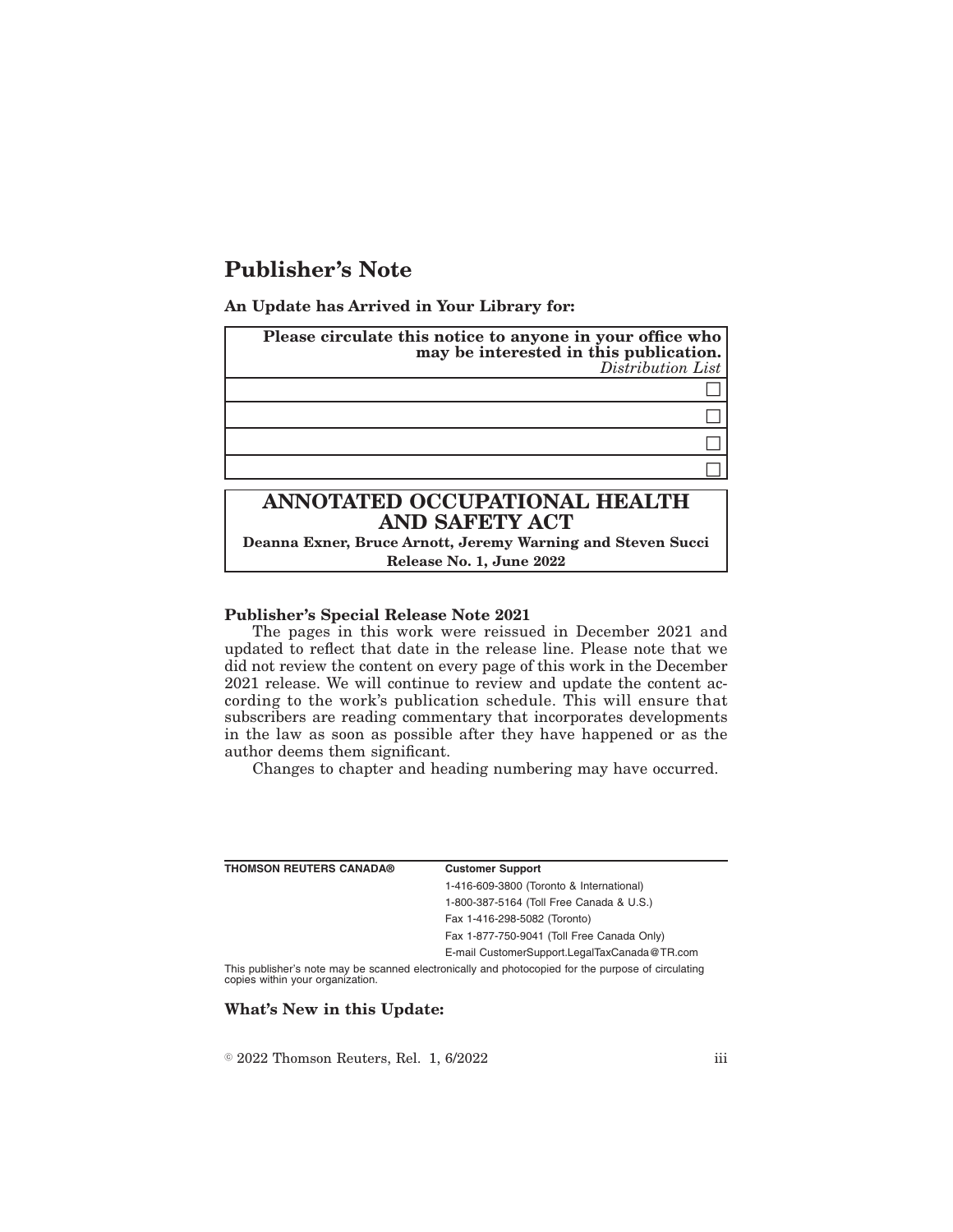- E Of note amongst the new annotations are the following:
	- E *Ontario (Labour) v. Miller Group Inc.*, 2021 ONCA 879, The Ontario Court of Appeal found there was no violation of sections 8 or 11(d) of the *Charter* when Ministry of Labour staff seized a piece of heavy machinery, and then disassembled and inspected it. Before the inspection a lawyer for the employer wrote to the Ministry to state that there should be no inspection without consent of the employer. However, consent of the employer was not required. Furthermore, the employer had no right to have a representative present for the inspection. There are strong policy reasons for not allowing the employer to direct the investigation, "a requirement of knowledge and consent, let alone presence, could thwart or stall timely investigations, potentially endangering the very people the *OHSA* is meant to protect (i.e. workers) and the general public."
	- E *R. v. Ramkey Communications Inc.*, (10 August 2021), Brantford, Baker J. (Ont. C.J.), which addresses a number of issues relevant to sentencing. In the decision the court held that the size of a corporate defendant is to be assessed by looking at the whole enterprise rather than the involved business unit. It also held that the reasons provided for a sentence "must, at a minimum, address the applicable factors including the facts of the offence and the sentencing principles. It is not enough to merely comment on the degree of 'seriousness' of the offence".
	- E *Power Workers' Union v. Elexicon Energy Inc.*, 2022 CanLII 7228 (Ont. Arb.), where an arbitrator held that the employer's requirement that all employees be vaccinated against COVID-19 is a reasonable precaution, consistent with the "precautionary principle". Unvaccinated employees are more likely to transmit the disease to others. However, it is not reasonable to apply the policy to employees who work exclusively from home or exclusively outside.
	- E *AMAPCEO v. Ontario (Attorney General)*, 2021 CanLII 58440 (Ont. GSB), in which it was held that an employer's investigation of an allegation of workplace violence must be fair. "Only by providing a fair investigation does the employer take every reasonable precaution for the protection of workers under s. 25 (2)(h) of the OHSA." Because of numerous errors with the processes and conclusions of the employer's investigator the investigation was not fair. Although witnesses were interviewed, the investigator made conclusions that were not supported by the evidence and damaging conclusions about the grievor without providing an opportunity to respond.
	- EA v. CUPE, 2021 CanLII 108498 (Ont. L.R.B.), in which the Ontario Labour Relations Board rejected the Ap-